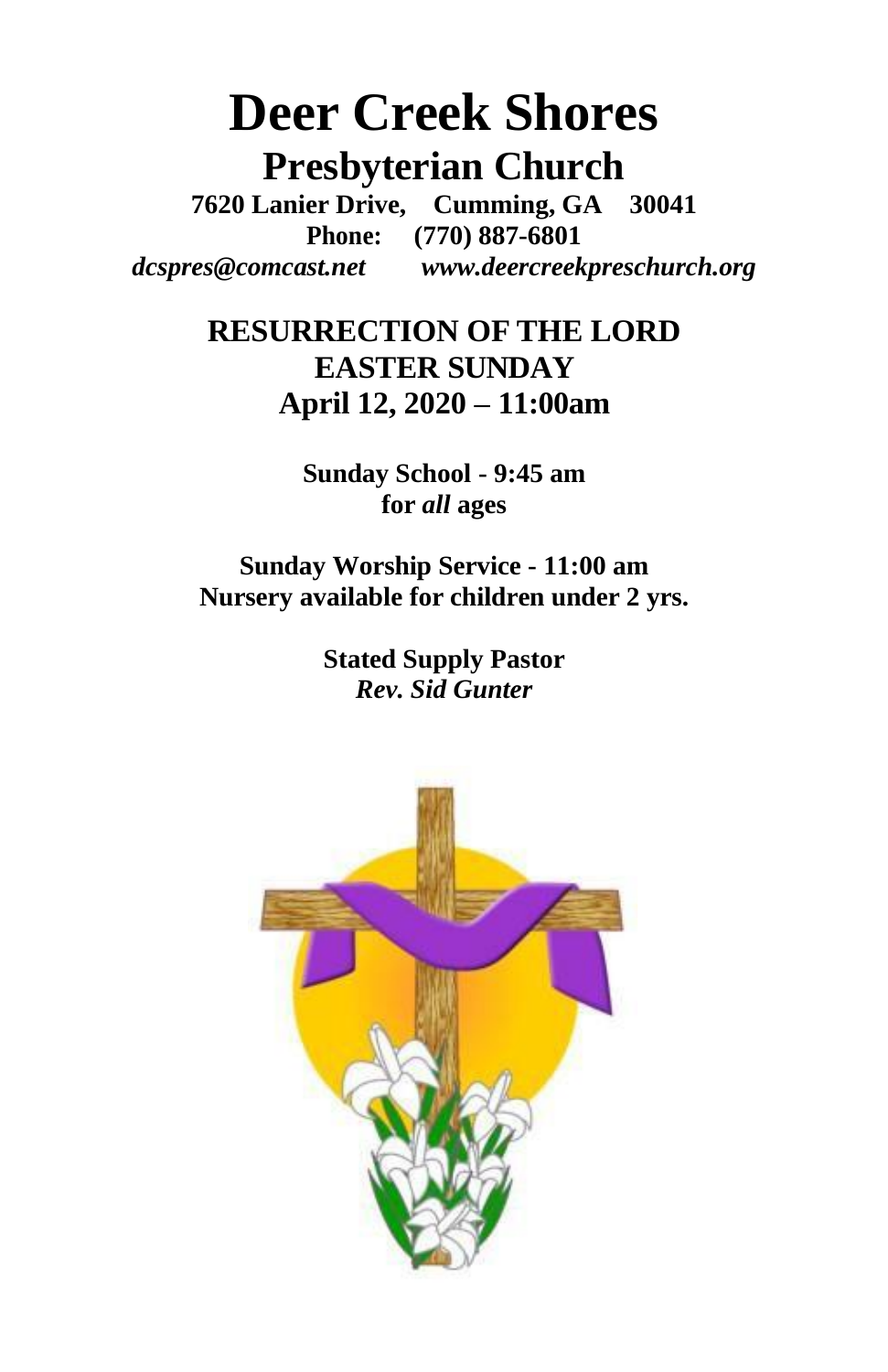### **ORDER OF WORSHIP**

PRELUDE *Christ the Lord is Risen Today*

Welcome and Announcements Passing of the Peace A Time of Preparation *Hallelujah*

(music by Leonard Cohen)

### CALL TO WORSHIP

Leader: We gather and we celebrate. What are we to make of this day?

**People: When graves are opened…when the dead awaken… when life refuses to be contained…**

Leader: Then nothing is impossible! Hope is never extinguished and love is never conquered.

**People: We celebrate You today, Jesus, because You have made it clear that death does not have the last word; because You have filled us again with hope and faith; because You have given us a vision of new possibilities, new realities, and new ways of being.**

**All: Open our minds to believe what we cannot explain; open our hearts to hope for what we cannot see; open our lives to live and to love in the midst of death and despair; let resurrection happen again in us today. Amen.**

### OPENING PRAYER (unison)

**Most Holy God, as we come together in worship, we ask that you keep us strong in our faith. Help us to overcome our fear and self doubts, so that we will be loyal to Christ, even through the darkest hours. With courage let us face the harsh realities of the cross, knowing that this is our path to resurrection hope. Guide us in the journey we will take with Christ, for this is the journey He took for us. Amen.**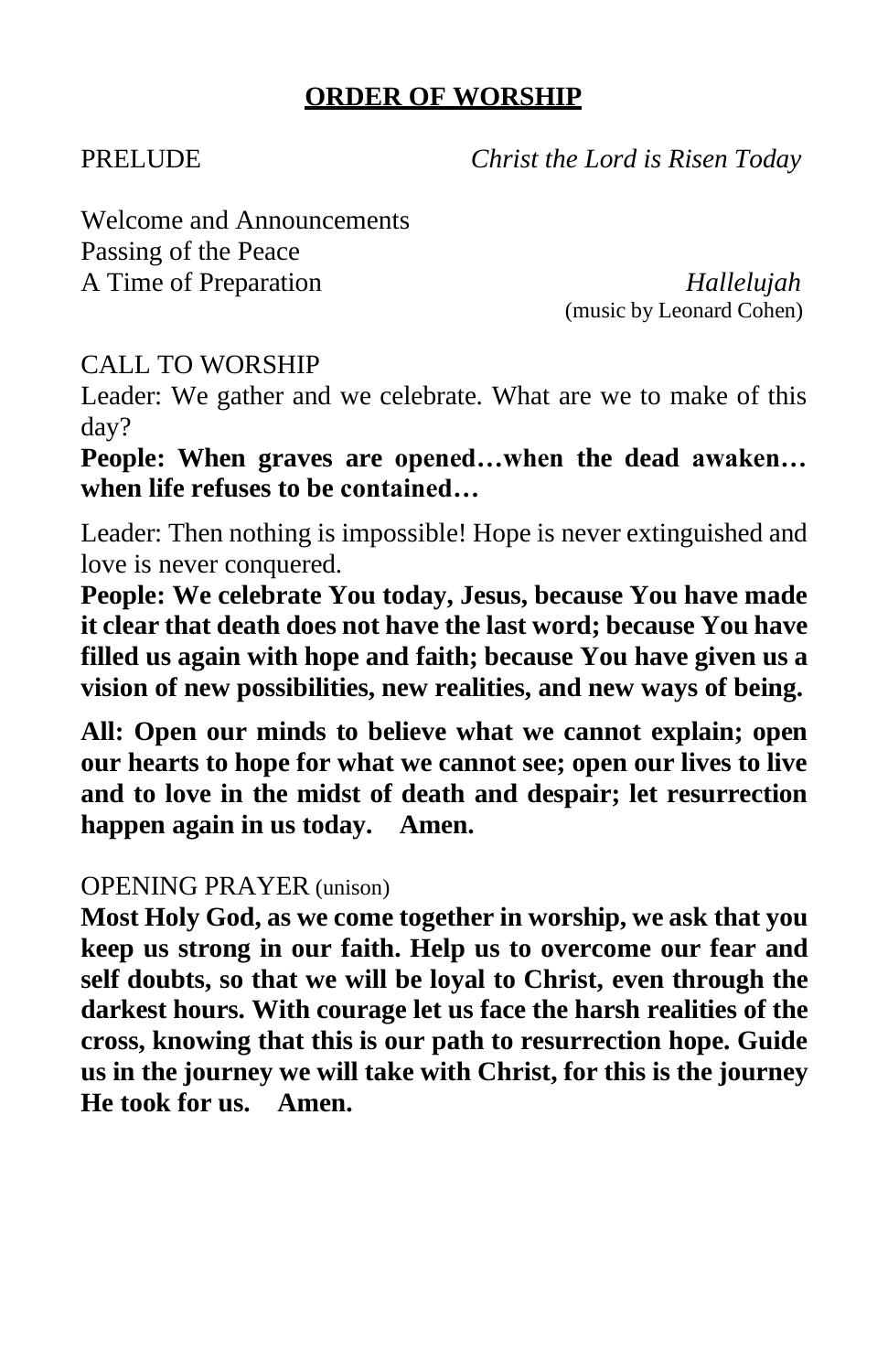HYMN *This Easter Celebration* Lyrics—Carolyn Winfrey Gillette, 2020 (tune—*The Church's One Foundation*)

*1. This Easter celebration is not like ones we've known, We pray in isolation, we sing the hymns alone. We're distant from our neighbors—from worship leaders, too.*

*No flowers grace the chancel to set a festive mood.*

*2. No gathered choirs are singing; no banners lead the way. O God of love and promise, where's joy this Easter Day? With sanctuaries empty, may homes become the place we ponder resurrection and celebrate your grace.*

*3. Our joy won't come from worship that's in a crowded room*

*but from the news of women who saw the empty tomb. Our joy comes from disciples who ran with haste to see who heard that Christ is risen, and then, by grace, believed.*

*4. In all the grief and suffering, may we remember well: Christ suffered crucifixion and faced the powers of hell. Each Easter bears the promise: Christ rose that glorious day!*

*Now nothing in creation can keep your love away.*

*5. We thank you that on Easter, your church is blessed to be a scattered, faithful body that's doing ministry. In homes and in the places of help and healing, too, we live the Easter message by gladly serving you.*

### CALL TO CONFESSION

### PRAYER OF CONFESSION (unison)

**God, on this holy morning, we acknowledge the inadequacy of our resurrection faith. Where we have not perceived the breaking forth of Your light, forgive us. Where we have been slow to believe the promises of Your prophets, have mercy upon us. Where we have viewed one another from a human point of**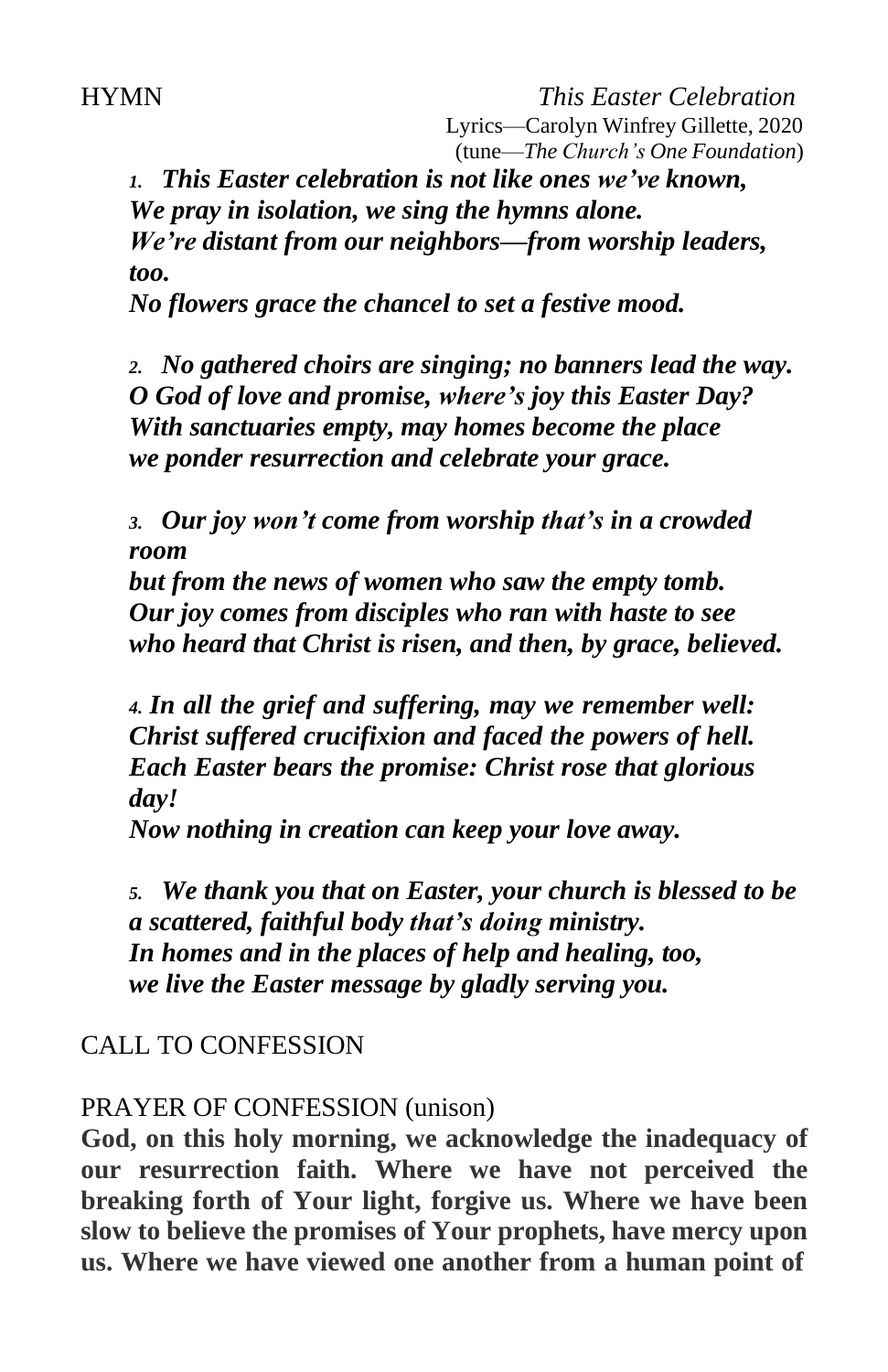**view, grant us the peace of our Risen Lord, Jesus Christ. O God, You call us toward the light, and yet at times we have preferred darkness. You lead us into freedom, and yet at times we have chosen to be enslaved. Roll away the stone that keeps us from life that You intend, turn our mourning into dancing, and raise us, with all Your people, to newness of life. In the name of the Risen Lord and Savior, Jesus Christ, we pray. Amen.**

### ASSURANCE OF PARDON

### GLORIA PATRI

*Glory be to the Father, and to the Son, and to the Holy Ghost. As it was in the beginning, It is now and ever shall be, World without end. Amen*

### PRAYERS OF THE PEOPLE

ANTHEM *Christ Arose!*

### SCRIPTURE READING

John 20:1-18

*20 Early on the first day of the week, while it was still dark, Mary Magdalene came to the tomb and saw that the stone had been removed from the tomb. <sup>2</sup> So she ran and went to Simon Peter and the other disciple, the one whom Jesus loved, and said to them, "They have taken the Lord out of the tomb, and we do not know where they have laid him." <sup>3</sup> Then Peter and the other disciple set out and went toward the tomb. <sup>4</sup> The two were running together, but the other disciple outran Peter and reached the tomb first. <sup>5</sup> He bent down to look in and saw the linen wrappings lying there, but he did not go in. <sup>6</sup> Then Simon Peter came, following him, and went into the tomb. He saw the linen wrappings lying there, <sup>7</sup> and the cloth that had been on Jesus' head, not lying with the linen wrappings but rolled up in a place by itself. <sup>8</sup> Then the other disciple, who reached the tomb first, also went in, and he saw and believed; <sup>9</sup> for as yet they did not understand the scripture, that he must rise from the dead. <sup>10</sup> Then the disciples returned to their homes.*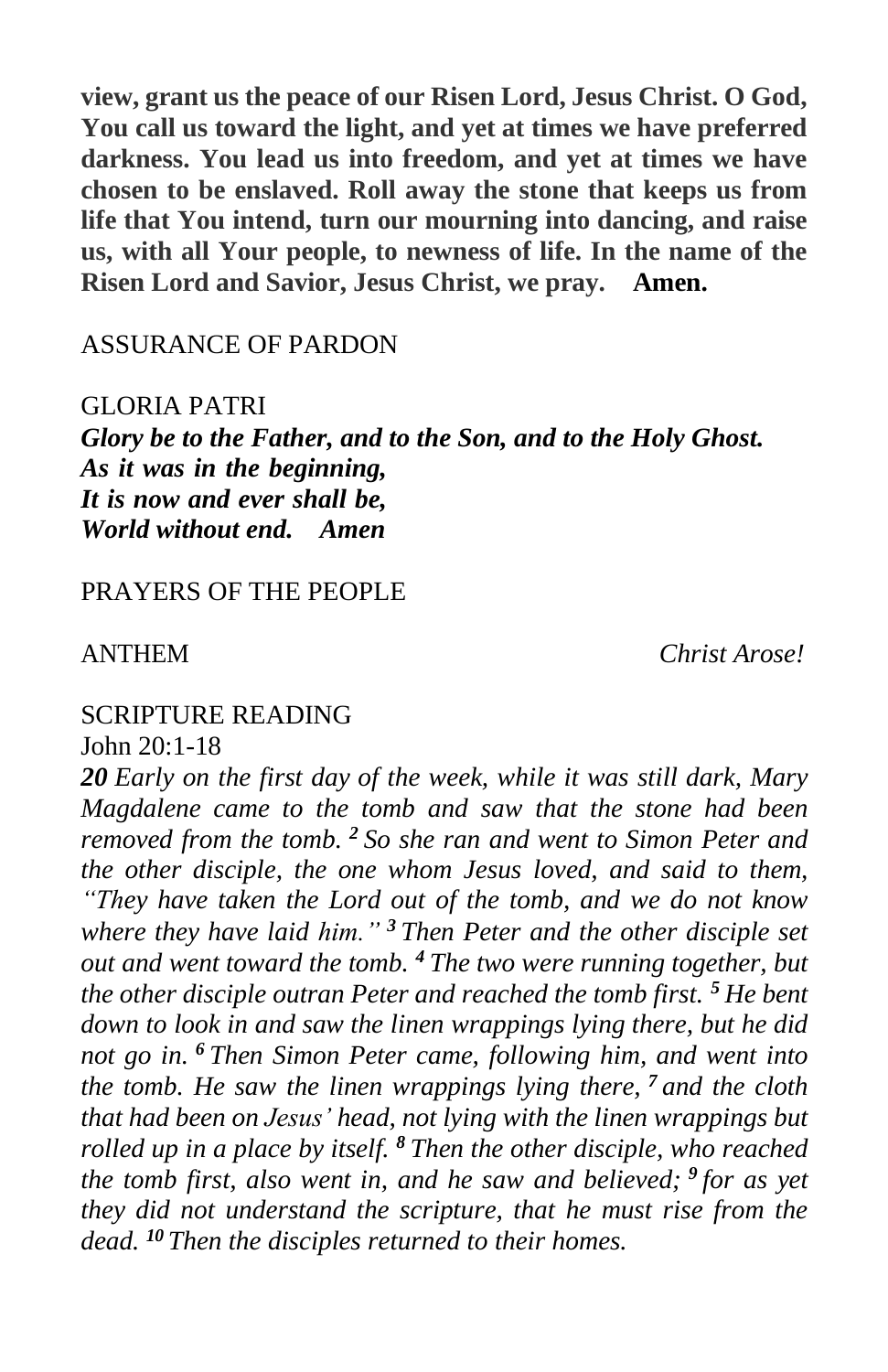*<sup>11</sup>But Mary stood weeping outside the tomb. As she wept, she bent over to look into the tomb; <sup>12</sup> and she saw two angels in white, sitting where the body of Jesus had been lying, one at the head and the other at the feet. <sup>13</sup> They said to her, "Woman, why are you weeping?" She said to them, "They have taken away my Lord, and I do not know where they have laid him." <sup>14</sup> When she had said this, she turned around and saw Jesus standing there, but she did not know that it was Jesus. <sup>15</sup> Jesus said to her, "Woman, why are you weeping? Whom are you looking for?" Supposing him to be the gardener, she said to him, "Sir, if you have carried him away, tell me where you have laid him, and I will take him away." <sup>16</sup> Jesus said to her, "Mary!" She turned and said to him in Hebrew, "Rabbouni!" (which means Teacher). <sup>17</sup> Jesus said to her, "Do not hold on to me, because I have not yet ascended to the Father. But go to my brothers and say to them, 'I am ascending to my Father and your Father, to my God and your God.'" <sup>18</sup> Mary Magdalene went and announced to the disciples, "I have seen the Lord"; and she told them that he had said these things to her.*

MESSAGE *Running Through the Cemetery*

AN AFFIRMATION OF FAITH (from Brief Statement of Faith—unison) **We trust in Jesus Christ, fully human, fully God. Jesus proclaimed the reign of God, preaching Good News to the poor and release to the captives, teaching by word and deed and blessing the children, healing the sick and binding up the brokenhearted, eating with outcasts, forgiving sinners, and calling all to repent and believe the Gospel. Unjustly condemned for blasphemy and sedition, Jesus was crucified suffering the depths of human pain, and giving His life for the sins of the world. God raised this Jesus from the dead, vindicating His sinless life, breaking the power of sin and evil, delivering us from death to life eternal. Glory be to the Father, and to the Son, and to the Holy Spirit. Amen.**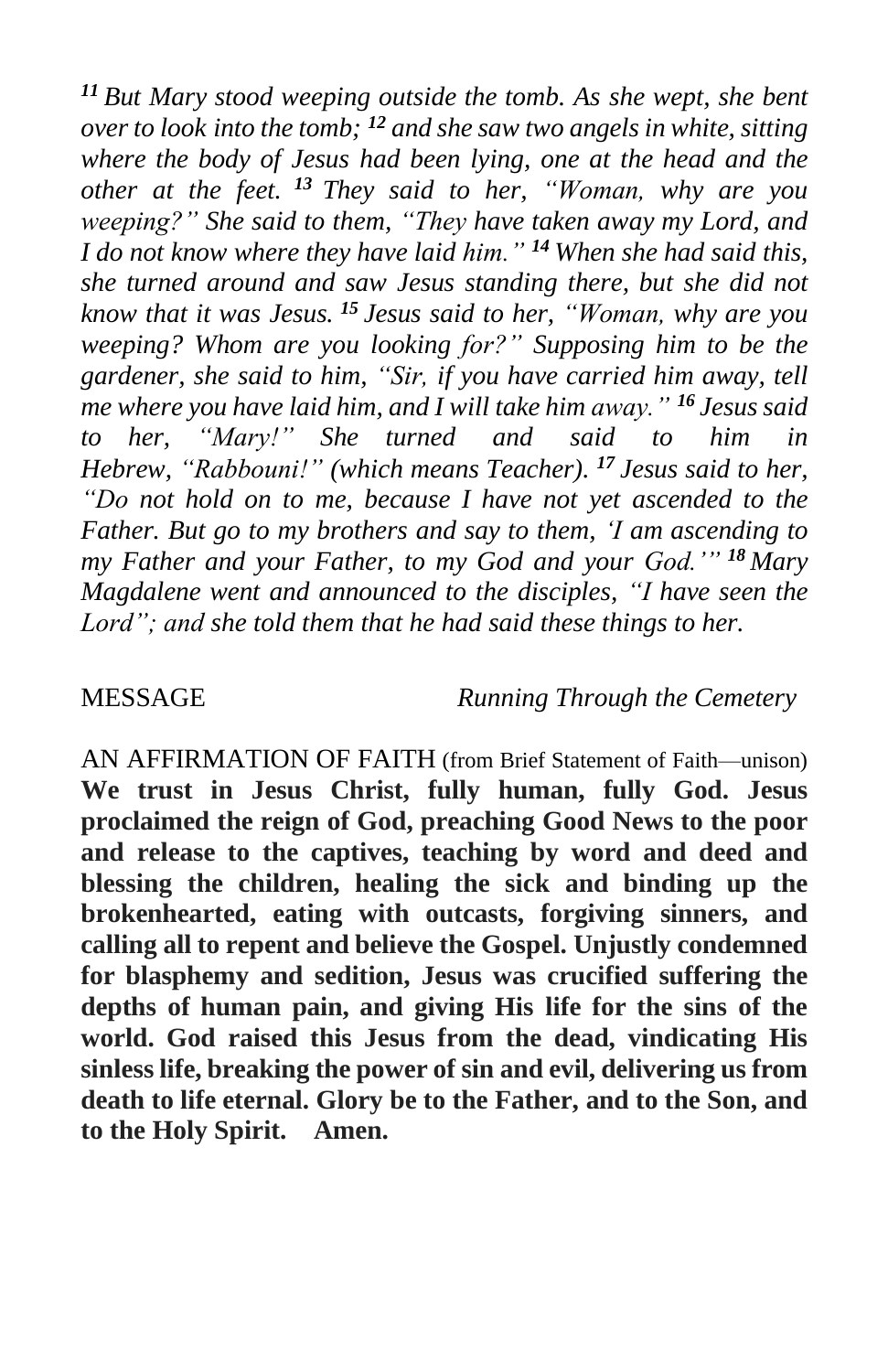HYMN *Because He Lives*

*1. God sent His Son—they called Him Jesus; He came to love, heal and forgive. He lived and died to buy my pardon; An empty grave is there to prove my Savior lives.*

*Refrain: Because He lives, I can face tomorrow; Because He lives, all fear is gone. Because I know He holds the future, And life is worth the living, just because He lives.*

*2. How sweet to hold a newborn baby, And feel the pride and joy he gives; But greater still the calm assurance: This child can face uncertain days because He lives.*

### *Refrain*

*3. And then one day I'll cross the river; I'll fight life's final war with pain. And then, as death gives way to vict'ry, I'll see the lights of glory and I'll know He reigns.*

### *Refrain*

### PRESENTATION OF TITHES AND OFFERINGS

ACT OF PRAISE (The Doxology) *Praise God from whom all blessings flow; Praise Him, all creatures here below. Praise Him above, ye heavenly host; Praise Father, Son, and Holy Ghost. Amen*

PRAYER OF DEDICATION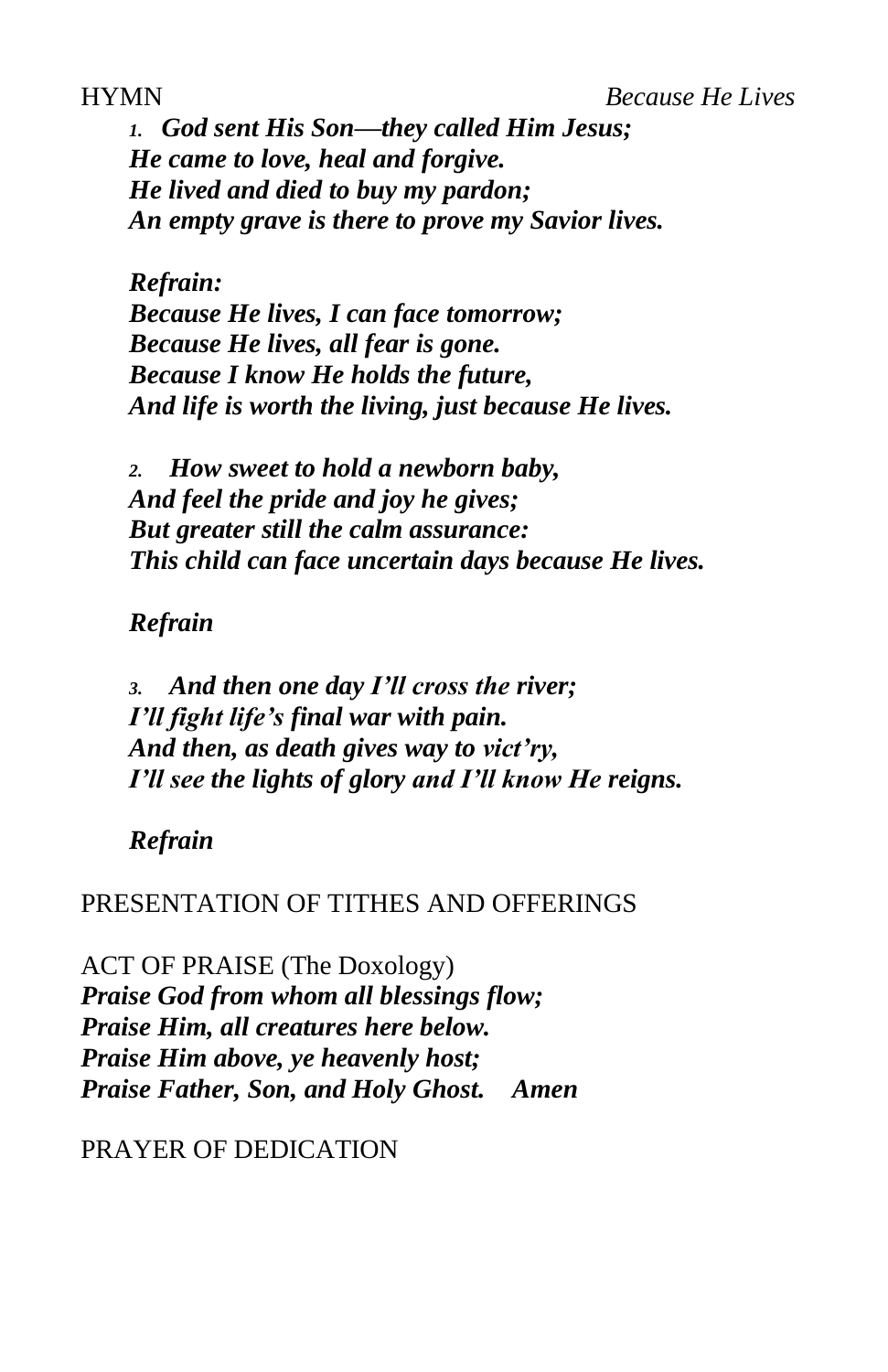HYMN *Alleluia, Give Thanks*

*Alleluia, alleluia! Give thanks to the risen Lord; Alleluia, alleluia! Give praise to His name.*

*1. Jesus is Lord of all the earth; He is the King of creation. Alleluia, alleluia! Give thanks to the risen Lord; Alleluia, alleluia! Give praise to His name.*

*2. Spread the good news o'er all the earth Jesus has died and has risen. Alleluia, alleluia! Give thanks to the risen Lord; Alleluia, alleluia! Give praise to His name.*

*3. We have been crucified with Christ; Now we shall live forever. Alleluia, alleluia! Give thanks to the risen Lord; Alleluia, alleluia! Give praise to His name.*

*4. Come, let us praise the living God; Joyfully sing to our Savior. Alleluia, alleluia! Give thanks to the risen Lord; Alleluia, alleluia! Give praise to His name.*

**BENEDICTION** 

BENEDICTION RESPONSE: *Make us one, Lord, make us one, Holy Spirit, make us one. Let your love flow, so the world will know, We are one in you.* Copyright 1992/Word Music/Used by Permission, CCLI, License #2366100

**POSTLUDE** 

**Worship with us LIVE on Facebook Sunday @ 11AM Deer Creek Shores [Presbyterian](https://www.facebook.com/Deercreekshorespresbyterianchurch/) Church - Home Or, visit our website after worship for the VIDEO [www.deercreekpreschurch.org](http://www.deercreekpreschurch.org/)**